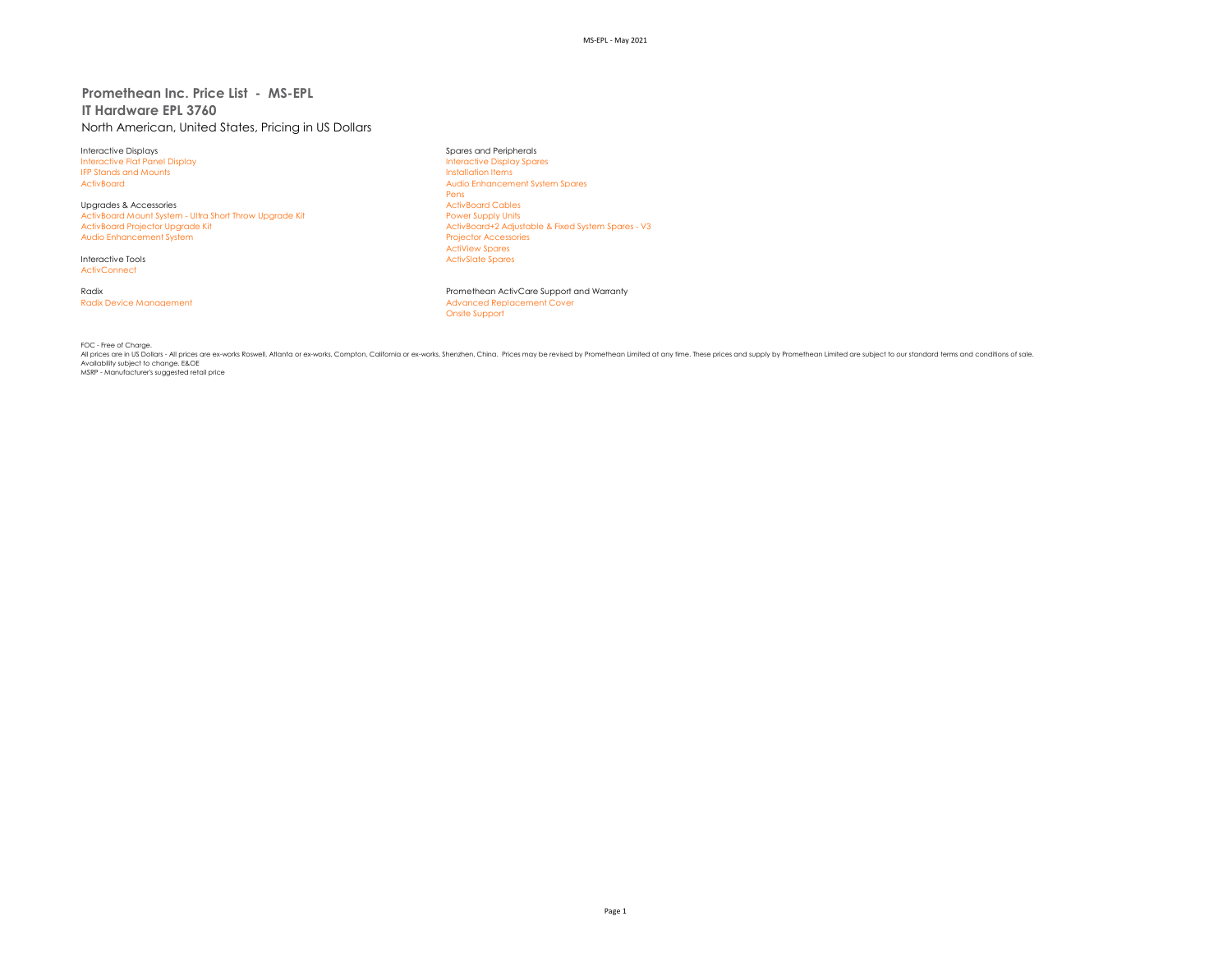# Interactive Displays

| Proc                           |                                                                                                                     | <b>Product Description</b>                                                       | MS-FPI<br><b>MSRP</b> |
|--------------------------------|---------------------------------------------------------------------------------------------------------------------|----------------------------------------------------------------------------------|-----------------------|
|                                |                                                                                                                     |                                                                                  |                       |
| Interactive Flat Panel Display |                                                                                                                     |                                                                                  |                       |
|                                | and the contract of the contract of the contract of the contract of the contract of the contract of the contract of | ,我们就是一个人的人,我们就是一个人的人,我们就是一个人的人,我们就是一个人的人,我们就是一个人的人,我们就是一个人的人,我们就是一个人的人,我们就是一个人的人 |                       |

| AP7E-U65-NA-1 | ActivPanel Nickel 65"          | ActivPanel Nickel 65" - 1 x Pen, Vesa Mount, WIFI Module & cable pack included. ActivInspire Professional Edition available FOC   | \$2.999 | \$2,039 |
|---------------|--------------------------------|-----------------------------------------------------------------------------------------------------------------------------------|---------|---------|
| AP7E-U75-NA-1 | ActivPanel Nickel 75"          | ActivPanel Nickel 75" - 1 x Pen, Vesa Mount, WIFI Module & cable pack included. ActivInspire Professional Edition available FOC   | \$5,859 | \$3,984 |
| AP7E-U86-NA-1 | ActivPanel Nickel 86"          | ActivPanel Nickel 86" - 1 x Pen, Vesa Mount, WIFI Module & cable pack included. ActivInspire Professional Edition available FOC   | \$8,929 | \$6,072 |
| AP7E-B70-NA-1 | <b>ActivPanel Titanium 70"</b> | ActivPanel Titanium 70" - 4 x Pen. Vesa Mount. WIFI Module & cable pack included. ActivInspire Professional Edition available FOC | \$5,709 | \$3,882 |
| AP7F-B75-NA-1 | ActivPanel Titanium 75"        | ActivPanel Titanium 75" - 4 x Pen. Vesa Mount. WIFI Module & cable pack included. ActivInspire Professional Edition available FOC | \$7,139 | \$4,855 |
| AP7E-B86-NA-1 | <b>ActivPanel Titanium 86"</b> | ActivPanel Titanium 86" - 4 x Pen, Vesa Mount, WIFI Module & cable pack included. ActivInspire Professional Edition available FOC | \$9,929 | \$6,752 |

#### IFP Stands and Mounts

| AP-FSM             | AP Fixed Height System Mobile          | Fixed height mobile stand for use with ActivPanel                                                                                                                                                       | \$709   | \$482   |
|--------------------|----------------------------------------|---------------------------------------------------------------------------------------------------------------------------------------------------------------------------------------------------------|---------|---------|
| AP-ASW-70          | AP Adj System Wallmount                | Manual height adjustable wall mount stand for use with ActivPanel                                                                                                                                       | \$1,069 | \$727   |
| AP-ASW-90          | AP Adj System Wallmount                | Manual height adjustable wall mount stand for use with ActivPanel                                                                                                                                       | \$1,069 | \$727   |
| AP-ASF-70          | AP Adj System Floor Support            | Manual height adjustable wall mount stand with floor support for use with ActivPanel                                                                                                                    | \$1,429 | \$972   |
| AP-ASF-90          | AP Adj System Floor Support            | Manual height adjustable wall mount stand with floor support for use with ActivPanel                                                                                                                    | \$1,429 | \$972   |
| AP-ASM-70          | AP Adj System Mobile                   | Manual height adjustable mobile stand for use with ActivPanel                                                                                                                                           | \$1,829 | \$1,244 |
| AP-ASM-90          | AP Adj System Mobile                   | Manual height adjustable mobile stand for use with ActivPanel                                                                                                                                           | \$1,829 | \$1,244 |
| AP-ASM-KIT-70      | AP Adj System Mobile Retrofit Kit      | Retrofit kit for installation of AP-FSM fixed height mobile stand on manual height adjustable mount. Includes APTASBB400-70 manual height<br>distributed as a send on a A B A CAA COMPER a server lift. | \$1,120 | \$762   |
| AP-ASM-KIT-90      | AP Adj System Mobile Retrofit Kit      | Retrofit kit for installation of AP-FSM fixed height mobile stand on manual height adjustable mount. Includes APTASBB400-90 manual height<br>disabeled account and AD ASM COVER course life             | \$1,120 | \$762   |
| AP-AFS-TRAY        | Laptop Shelf                           | Side mounted laptop shelf                                                                                                                                                                               | \$139   | \$95    |
| AP-AFS-CAMERAMOUNT | Camera mounting shelf                  | Camera mount                                                                                                                                                                                            | \$209   | \$142   |
| DLB-1              | <b>Distance Learning Bundle</b>        | Promethean Webcam & Tripod Bundle                                                                                                                                                                       | \$199   | \$135   |
| <b>ActivBoard</b>  |                                        |                                                                                                                                                                                                         |         |         |
| AB10T88D           | ActivBoard 10Touch 88 Dry Erase        | ActivBoard 10Touch Range 88" Dry Erase electronic interactive whiteboard. ActivInspire Professional Edition available FOC.                                                                              | \$1,859 | \$1,264 |
| AB10T78D           | <b>ActivBoard 10Touch 78 Drv Erase</b> | ActivBoard 10Touch Range 78" Dry Erase electronic interactive whiteboard. ActivInspire Professional Edition available FOC.                                                                              | \$1,569 | \$1,067 |

| ActivBoard Upgrades & Accessories |              |                            |             |  |
|-----------------------------------|--------------|----------------------------|-------------|--|
| Product Code                      | Product Name | <b>Product Description</b> | MSRP MS-FPI |  |
|                                   |              |                            |             |  |

#### ActivBoard Mount System - Ultra Short Throw Upgrade Kit

| ABMTSUPG-UST | Mount Upgrade Kit - UST | ActivBoard Mount with DLP ultra short throw projector - Wallbox not included. For use with both current and previous versions of 64", 78", 87", | \$2,279 |  |
|--------------|-------------------------|-------------------------------------------------------------------------------------------------------------------------------------------------|---------|--|
|              |                         | 88", 95" ActivBoard & ActivWall 88                                                                                                              |         |  |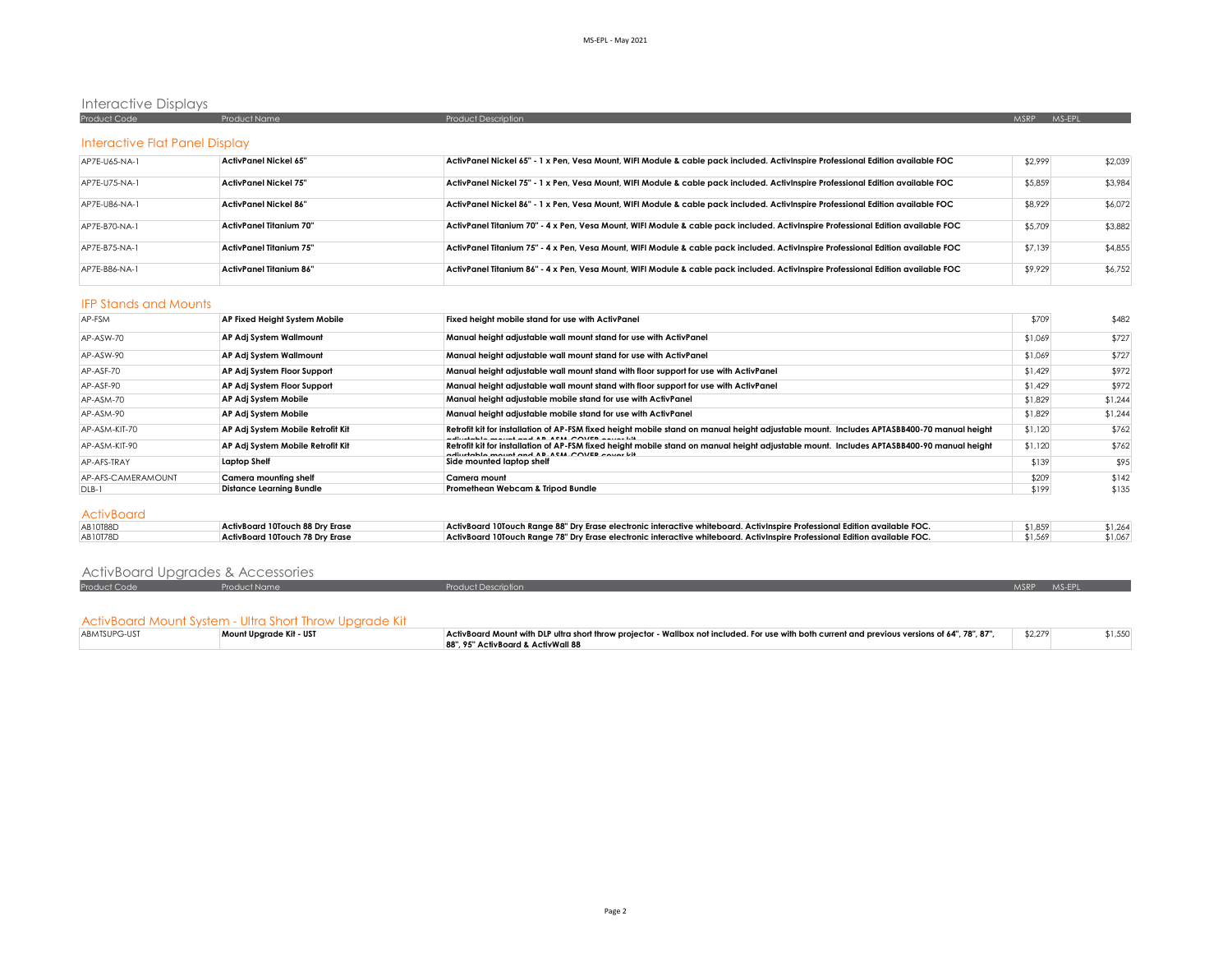# ActivBoard Upgrades & Accessories

## ActivBoard Projector Upgrade Kit

| ABKIT-MSV4-UST2  | AB Mobile V4 Stand Retrofit Kit UST-P2           | Retrofit kit for installation of UST-P2 projector on V4 (EST) mobile stand. Includes UST-P2 projector and ABMS-UST2              | \$2,859 | \$1,944 |
|------------------|--------------------------------------------------|----------------------------------------------------------------------------------------------------------------------------------|---------|---------|
| ABKIT-AFSV3-UST2 | AB Fixed-Adiustable V3 Stand Retrofit Kit UST-P2 | Retrofit kit for installation of UST-P2 projector on V3 Fixed and Adjustable stands. Includes UST-P2 projector and UST2-Plate    | \$2,139 | \$1,455 |
| ABKIT-AFSV4-UST2 | AB Fixed-Adiustable V4 Stand Retrofit Kit UST-P2 | Retrofit kit for installation of UST-P2 projector on V4 Fixed and Adjustable stands. Includes UST-P2 projector and ABAFS-UST-KIT | \$2,209 | \$1,502 |

#### Audio Enhancement System

| ASB-40-3 | : Promethean ActivSoundBar | - Promethean ActivSoundBar - For use with current versions of ActivBoard Touch & ActivPanel Range. Mounting brackets included. | \$219 | 5149 |
|----------|----------------------------|--------------------------------------------------------------------------------------------------------------------------------|-------|------|
|          |                            |                                                                                                                                |       |      |

# Interactive Tools

| <b>Product Code</b> | Product Name | <b>Product Description</b> | MSRP MS-EPL |  |
|---------------------|--------------|----------------------------|-------------|--|
|                     |              |                            |             |  |
| <b>ActivConnect</b> |              |                            |             |  |

| CHRM2-CP4R128S     | Promethean Chromebox                  | <b>Promethean Chromebox</b>                                                        | \$499   | \$339   |
|--------------------|---------------------------------------|------------------------------------------------------------------------------------|---------|---------|
| ACON1-OPS          | <b>ActivConnect OPS</b>               | AP PC for Android ACON1-OPS                                                        | \$289   | \$197   |
| OPS2-5P8R256S      | Promethean OPS-M (no OS preinstalled) | Open Pluggable Specification Mini PC (No OS preinstalled) for use with ActivPanels | \$1,499 | \$1,019 |
| OPS3-5P8R256S-WIN  | OPS-M i5 Win                          | Open Pluggable Specification Mini PC with Windows i5                               | \$1,709 | \$1.162 |
| OPS3-7P16R256S-WIN | OPS-M i7 Win                          | Open Pluggable Specification Mini PC with Windows i7                               | \$2,149 | \$1,461 |
|                    |                                       |                                                                                    |         |         |

#### Notes

\* Pricing applies to 48 contiguous US States only.

## Radix

| Product Code            | <b>Product Name</b>  | <b>Product Description</b>                          | MS-EPL<br>MSRP <sup>1</sup> |
|-------------------------|----------------------|-----------------------------------------------------|-----------------------------|
| Radix Device Management |                      |                                                     |                             |
| RADIX-1YR               | Radix 1 Year         | Radix VISO premium device management 1 year License | \$35.00<br>\$24             |
| RADIX-2YR               | <b>Radix 2 Years</b> | Radix VISO premium device management 2 year License | \$63.64<br>\$43             |
| RADIX-3YR               | <b>Radix 3 Years</b> | Radix VISO premium device management 3 year License | \$88.98<br>\$61             |
| RADIX-4YR               | Radix 4 Years        | Radix VISO premium device management 4 year License | \$113.26<br>\$77            |
| RADIX-5YR               | Radix 5 Years        | Radix VISO premium device management 5 year License | \$134.62<br>\$92            |

## Promethean ActivCare Support and Warranty

| Product Code                      | <b>Product Name</b>            | <b>Product Description</b>                                                                      | <b>MSRP</b> | MS-EPL |
|-----------------------------------|--------------------------------|-------------------------------------------------------------------------------------------------|-------------|--------|
| <b>Advanced Replacement Cover</b> |                                |                                                                                                 |             |        |
| ABT5YRARC                         | ActivBoard Touch 5 Year ARC    | ActivBoard Touch range - Enhancement, Advanced Replacement Cover, 5 Years                       | \$169       | \$115  |
| APL5YRARC                         | ActivPanel (Large) 5 Year ARC  | ActivPanel Large (size 80"+) - Extension, Advanced Replacement Cover, 5 years                   | \$329       | \$224  |
| APM5YRARC                         | ActivPanel (Medium) 5 Year ARC | ActivPanel Medium (size up to & including 79") - Extension, Advanced Replacement Cover, 5 years | \$219       | \$149  |
| PRJ5YRARC                         | <b>Projector 5 Year ARC</b>    | Projector range - Extension & Enhancement, Advanced Replacement Cover, 5 years                  | \$109       | \$74   |

### Onsite Support

| ABT5YROSS   | ActivBoard Touch 5 Year OSS      | ActivBoard Touch range - Enhancement, On Site Support, 5 Years                        | \$429 | \$292 |
|-------------|----------------------------------|---------------------------------------------------------------------------------------|-------|-------|
| APM5YROSS-B | ActivPanel-B (Medium) 5 Year OSS | ActivPanel Medium (for Titanium IFPs up to 80") - Extension, On Site Support, 5 years | \$359 | \$244 |
| APM5YROSS-U | ActivPanel-U (Medium) 5 Year OSS | ActivPanel Medium (for Nickel IFPs up to 80") - Extension, On Site Support, 5 years   | \$359 | \$244 |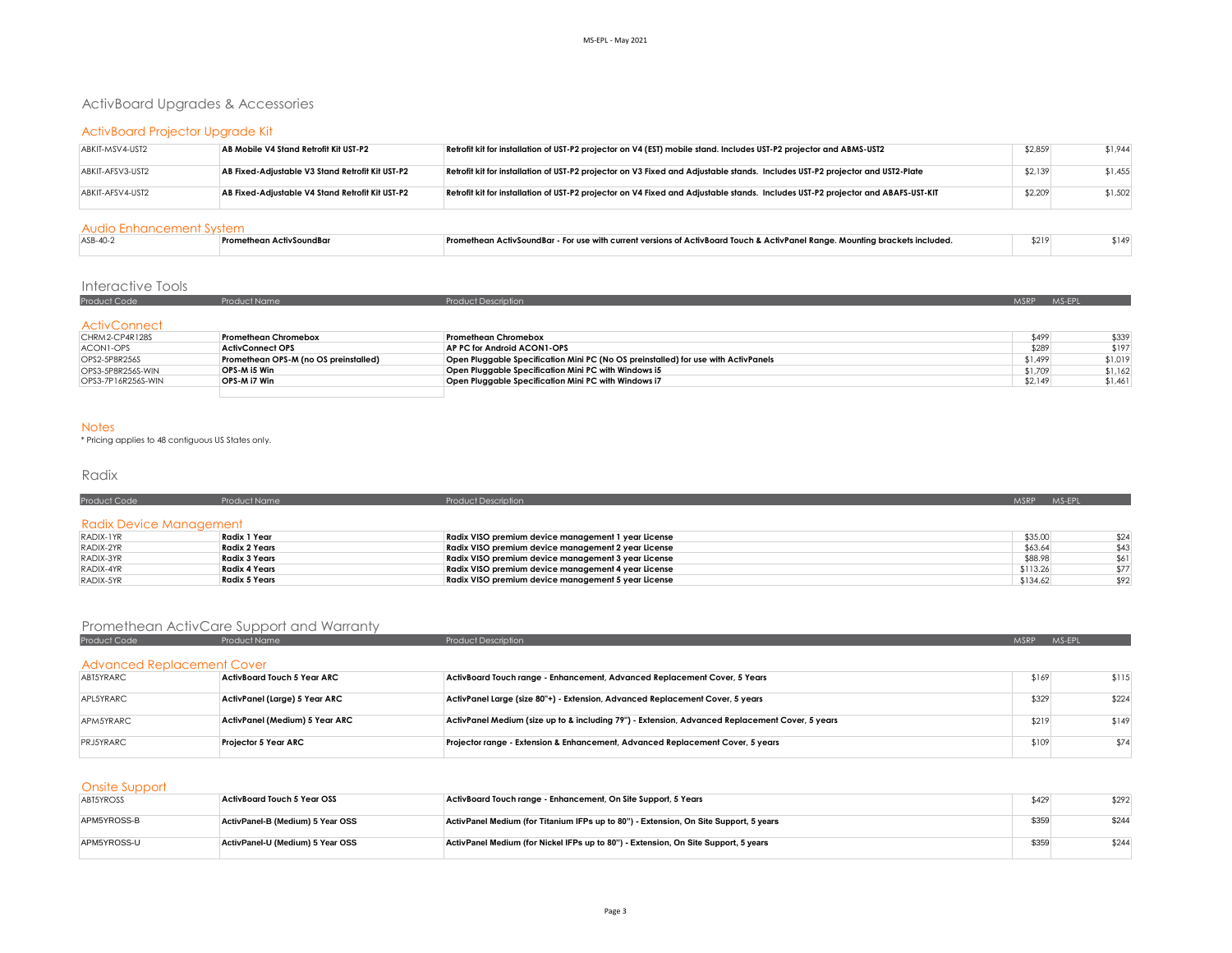| APL5YROSS-B      | ActivPanel-B (Large) 5 Year OSS | ActivPanel Large (for Titanium IFPs bigger than 80") - Extension, On Site Support, 5 Years | \$539 | \$367 |
|------------------|---------------------------------|--------------------------------------------------------------------------------------------|-------|-------|
| APL5YROSS-U      | ActivPanel-U (Large) 5 Year OSS | ActivPanel Large (for Nickel IFPs bigger than 80") - Extension, On Site Support, 5 Years   | \$539 | \$367 |
| <b>PRJ5YROSS</b> | Projector 5 Year OSS            | Proiector 5 Year OSS                                                                       | \$289 | \$197 |

Notes

<sup>1</sup> OSS available in 48 contiguous US states

Please refer to Warranty at a Glance Matrix for applicable countries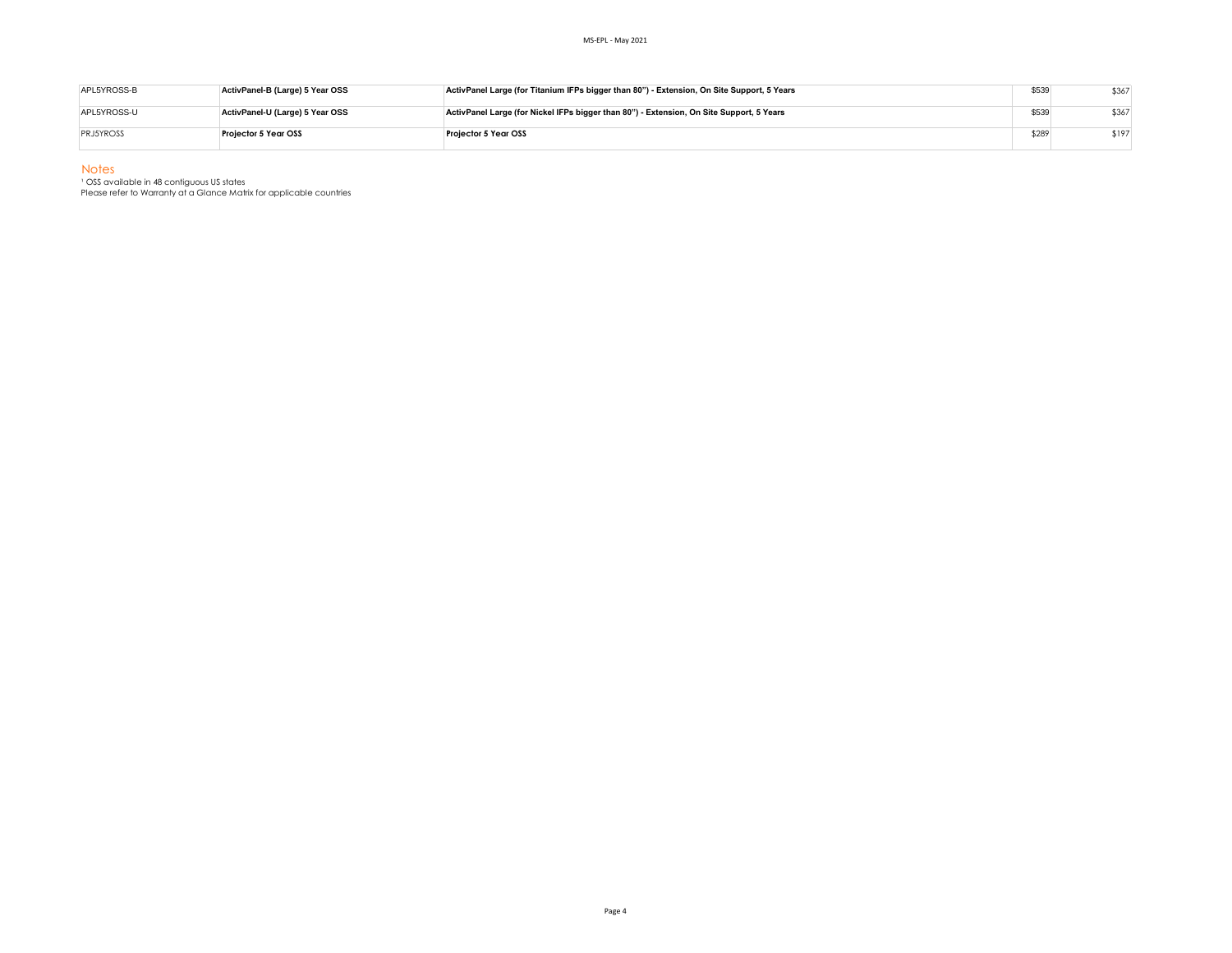# Spares and Peripherals

| <b>Product Code</b>               | <b>Product Name</b>                | <b>Product Description</b>                                      | <b>MSRP</b> | MS-EPL |
|-----------------------------------|------------------------------------|-----------------------------------------------------------------|-------------|--------|
|                                   |                                    |                                                                 |             |        |
| <b>Interactive Display Spares</b> |                                    |                                                                 |             |        |
| ACON1-G-REMOTE                    | <b>ActivConnect G-Series</b>       | ActivConnect G-Series collaboration device                      | \$20        | \$14   |
| AP-REMOTE-CONTROL                 | <b>ActivPanel Remote</b>           | Remote control for ActivPanel versions 5-6 & i-Series           | \$12        | \$8    |
| APT2-REMOTE                       | ActivPanel Touch Remote            | Remote control for ActivPanel Touch - For use with versions 1-3 | \$19        | \$13   |
| AP4F-RFMOTF                       | <b>ActivPanel Remote</b>           | Remote control for ActivPanel 70" & 80"                         | \$19        | \$13   |
| AP-ACC-HOLDER                     | <b>ActivPanel Accessory Holder</b> | <b>ActivPanel Accessory Holder for AP5/AP6</b>                  | \$9         |        |
| AP-ERASER                         | <b>ActivPanel Eraser</b>           | <b>ActivPanel Eraser for AP5/AP6</b>                            | \$9         |        |
| AP-WIFI-A                         | Wi-Fi Module V7 Nickel & Cobalt    | Wi-Fi Module for ActivPanel V7 Nickel & Cobalt                  | \$56        | \$38   |
| AP-WIFI-BC.                       | Wi-Fi Module V7 Titanium           | Wi-Fi Module for ActivPanel V7 Titanium                         | \$70        | \$48   |
| AP7-FRASFR-B                      | <b>ActivPanel V7 Eraser</b>        | <b>Eraser for ActivPanel V7 Titanium</b>                        | \$29        | \$20   |

#### Installation Items

| ASB-40-2-BRKT-KIT | ASB-40 Uparade Bracket Kit       | For use with ASB-40 when mounting on an ActivBoard 10T or V5 70" panel. Not required to be purchased seperately for ActivPanel 75"+       |      |      |
|-------------------|----------------------------------|-------------------------------------------------------------------------------------------------------------------------------------------|------|------|
| DR-5762064        | Wall hanging bracket 300/300 Pro | Wall hanging bracket kit for 300 & 300 Pro Range ActivBoard - Contains 4 brackets                                                         | \$19 | \$13 |
| AB10T-ADJ-BRKT    | <b>AB10T Lower Bracket</b>       | Lower bracket kit (x2 brackets) – needed when upgrading to a 10T board for use with Fixed, Adjustable and Mobile stands - not required to |      |      |
|                   |                                  | uparade mount systems                                                                                                                     |      |      |
| AB-TOUCH-BRKT-KIT | ActivBoard Touch Bracket Kit     | ActivBoard Touch Bracket Kit (Touch Boards Only)                                                                                          | \$19 | \$13 |
|                   |                                  |                                                                                                                                           |      |      |

### Audio Enhancement System Spares

| $ASB-40-RC$<br>או שד | Control<br><b>ActivSoundBar</b> | Remote<br>ontrol for P.<br>ean ActivSoundBar<br>- "Prome" س. | 514' |  |
|----------------------|---------------------------------|--------------------------------------------------------------|------|--|
|                      |                                 |                                                              |      |  |

# Spares and Peripherals

| <b>Product Code</b> | Product Name                      | <b>Product Description</b>                                                                                                                     | <b>MSRP</b> | MS-EPL |
|---------------------|-----------------------------------|------------------------------------------------------------------------------------------------------------------------------------------------|-------------|--------|
| Pens                |                                   |                                                                                                                                                |             |        |
| AP6-PEN-2           | ActivPanel V6 86" Pen (Thin nib)  | Spare pen for ActivPanel V6 86" (Thin nib)                                                                                                     | \$5         | \$3    |
| AP6-PEN-5           | ActivPanel V6 86" Pen (Thick nib) | Spare pen for ActivPanel V6 86" (Thick nib)                                                                                                    | \$5         | \$3    |
| AP6-PEN-4           | ActivPanel V6 Pen (Non 86")       | Spare pen for ActivPanel V6 for the 65", 70" & 75"                                                                                             | \$5         | \$3    |
| AP5-PEN-4K          | <b>ActivPanel Pen</b>             | Spare Pen for use with ActivPanel version 5 4k only                                                                                            | \$5         | \$3    |
| AP5-PEN             | <b>ActivPanel Pen</b>             | Spare Pen for use with ActivPanel version 5 (not for use with 4k)                                                                              | \$5         | \$3    |
| VTP-PEN             | i-Series Pen                      | <b>ActivPanel i-Series Pen</b>                                                                                                                 | \$5         | \$3    |
| PEN4NIBS2-100       | <b>ActivPen 4 nibs</b>            | Pack of 100 nibs for ActivPen 4 with manufacturing date stamp of 11 October 2010 onwards                                                       | \$179       | \$122  |
| PEN4NIBS-100        | <b>ActivPen 4 nibs</b>            | Pack of 100 nibs for ActivPen 4 with manufacturing date stamp of 10 October 2010 or earlier                                                    | \$179       | \$122  |
| ABR-AP-PEN-NIBS     | Digital Pen Nibs                  | Pack of nibs for use with ActivPanel and ActivBoard Touch Digital Pen                                                                          | \$7         | \$5    |
| AW-TEACHER-PEN      | <b>AW Teacher Pen</b>             | ActivWall Teacher Pen - For use with all variants of ActivWall                                                                                 | \$49        | \$33   |
| AB-STY              | <b>ActivPanel Stylus</b>          | <b>Replacement for ActivPanel Stylus</b>                                                                                                       | \$7         | \$5    |
| AW-STUDENT-PEN-1    | <b>AW Student Pen 1</b>           | ActivWall Student Pen - For use with all variants of ActivWall. Performs as the second pen, after the Teacher Pen.                             | \$49        | \$33   |
| AW-STUDENT-PEN-2    | AW Student Pen 2                  | ActivWall Student Pen - For use with ActivWall 102 & ActivWall 135 as a 3rd pen.                                                               | \$49        | \$33   |
| ACTIVPEN4S3-2-BK    | Student ActivPen 50 - 2 Pack      | Student ActivPen 50. Cordless battery-free pen for ActivBoard - For use with 100, 300, 300 Pro & 500 Pro Range                                 | \$139       | \$95   |
| AW-STUDENT-PEN-3    | AW Student Pen 3                  | ActivWall Student Pen - For use with ActivWall 135 as a 4th pen.                                                                               | \$49        | \$33   |
| AP-PEN-2            | <b>ActivBoard Pen</b>             | ActivBoard Digital Pen - For use with ActivBoard 10 Touch Range only                                                                           | \$110       | \$75   |
| ACTIVPFN4T3-2-BK    | Teacher ActivPen 50 - 2 Pack      | Teacher ActivPen 50. Cordless battery-free pen for ActivBoard - For use with 100, 300, 300 Pro & 500 Pro Range                                 | \$109       | \$74   |
| ACTIVPEN4T3-10      | Teacher ActivPen 50 - 10 Pack     | Teacher ActivPen 50. Cordless battery-free pen for ActivBoard - For use with 100, 300, 300 Pro & 500 Pro Range                                 | \$419       | \$285  |
| PEN3NIBS-100        | <b>ActivPen 3 nibs</b>            | Pack of 100 nibs for ActivPen 3                                                                                                                | \$39        | \$27   |
| ARAAC2PENSET        | ActivArena spare pen set          | ActivArena Spare pen set. Cordless battery-free pen for ActivBoard - Set comprises 1 teacher & 1 student ActivArena Pen. For use with previous | \$89        | \$61   |
| AP7-PFN-B           | ActivPanel V7 Pen Titanium        | Spare pen for ActivPanel V7 Titanium                                                                                                           |             | \$3    |
| AP7-PEN-U           | <b>ActivPanel V7 Pen Nickel</b>   | Spare pen for ActivPanel V7 Nickel                                                                                                             | \$5         | \$3    |

#### ActivBoard Cables

| CB-5883067                                         | USB Cable - 3 Metre           | 3 metre USB cable - For use with 100, 300, 300 Pro & 500 Pro Range ActivBoard & ActivPanels |      |      |
|----------------------------------------------------|-------------------------------|---------------------------------------------------------------------------------------------|------|------|
| AB-TOUCH-5M-USB-CABLE                              | ActivBoard Touch 5m USB Cable | ActivBoard Touch 5m USB Cable (Touch Boards Only)                                           | \$39 | \$27 |
|                                                    |                               |                                                                                             |      |      |
| <b>Power Supply Units</b>                          |                               |                                                                                             |      |      |
| PSU-DUAL-MODE-ABOARD                               | US PSU - 500 Pro Range        | Power supply unit for 500 Range ActivBoard                                                  | \$39 | \$27 |
| AB23AMPPSUKIT-US                                   | US PSU - 300 Pro Range        | Power supply unit with mains lead (power cable) (for use with 300 Pro Range ActivBoards)    | \$49 | \$33 |
| ACON1-G-PSU-KIT                                    | ActivConnect-G PSU            | Power supply for ActivConnect G-Series collaboration device                                 | \$18 | \$12 |
| PRM-CHROMEBOX-CB-MAINS-US Mains Cable Chromebox US |                               | 1 Metre Mains Cable for Chromebox - US                                                      | \$29 | \$20 |
|                                                    |                               |                                                                                             |      |      |